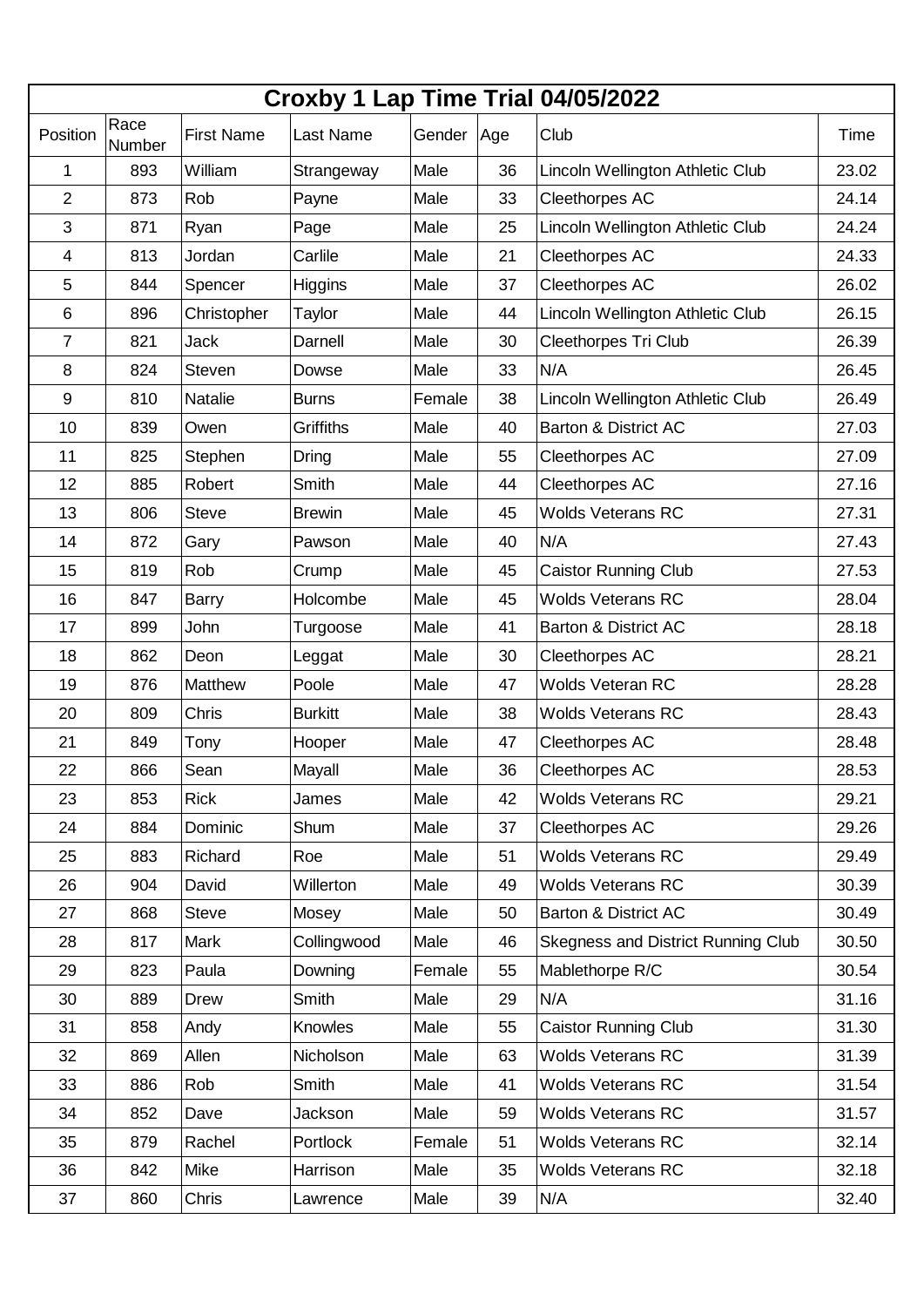| 38 | 909 | Alan        | Young          | Male   | 46 | <b>Wolds Veterans RC</b>    | 32.47 |
|----|-----|-------------|----------------|--------|----|-----------------------------|-------|
| 39 | 834 | Lydia       | Gibbs          | Female | 47 | <b>Wolds Veterans RC</b>    | 33.01 |
| 40 | 894 | Richard     | Sutton         | Male   | 50 | Cleethorpes AC              | 33.06 |
| 41 | 892 | Chris       | <b>Sparkes</b> | Male   | 50 | <b>Wolds Veterans RC</b>    | 33.34 |
| 42 | 888 | Wayne       | Smith          | Male   | 50 | <b>Caistor Running Club</b> | 33.36 |
| 43 | 828 | Wayne       | Evans          | Male   | 48 | N/A                         | 33.47 |
| 44 | 901 | Dave        | Wainwright     | Male   | 55 | <b>Caistor Running Club</b> | 33.53 |
| 45 | 870 | Malcolm     | Packer         | Male   | 63 | <b>Wolds Veterans RC</b>    | 34.05 |
| 46 | 850 | Colin       | Horton         | Male   | 59 | <b>Caistor Running Club</b> | 34.36 |
| 47 | 848 | David       | Holden         | Male   | 44 | Cleethorpes AC              | 34.42 |
| 48 | 820 | Tony        | Dalgetty       | Male   | 66 | <b>Wolds Veterans RC</b>    | 34.46 |
| 49 | 880 | Rob         | Pritchard      | Male   | 48 | Grimsby Tri Club            | 34.52 |
| 50 | 857 | Hayley      | Kinnaird       | Female | 25 | N/A                         | 34.58 |
| 51 | 902 | Kimberley   | Ward-Pawson    | Female | 36 | N/A                         | 35.02 |
| 52 | 890 | Baz         | Smith          | Male   | 60 | N/A                         | 35.04 |
| 53 | 843 | Sarah       | Heinzman       | Female | 54 | <b>Wolds Veterans RC</b>    | 35.05 |
| 54 | 845 | Rebecca     | Hodgson        | Female | 39 | N/A                         | 35.06 |
| 55 | 802 | lan         | <b>Barratt</b> | Male   | 49 | N/A                         | 35.11 |
| 56 | 840 | Andrew      | Gristwood      | Male   | 57 | Cleethorpes AC              | 35.21 |
| 57 | 816 | Alan        | Chapman        | Male   | 66 | <b>Wolds Veterans RC</b>    | 35.24 |
| 58 | 846 | <b>Mark</b> | Hodson         | Male   | 58 | N/A                         | 35.27 |
| 59 | 856 | Martin      | Kent           | Male   | 55 | <b>Caistor Running Club</b> | 35.39 |
| 60 | 803 | Andy        | <b>Bell</b>    | Male   | 56 | <b>Caistor Running Club</b> | 36.09 |
| 61 | 854 | Charlotte   | Johnson        | Female | 25 | <b>Caistor Running Club</b> | 36.09 |
| 62 | 841 | Janet       | Harmston       | Female | 64 | <b>Skegness Coasters</b>    | 36.50 |
| 63 | 812 | Wayne       | <b>Byrne</b>   | Male   | 42 | N/A                         | 38.17 |
| 64 | 833 | Fred        | George         | Male   | 43 | N/A                         | 38.17 |
| 65 | 874 | Malcolm     | Piper          | Male   | 66 | Wolds Veteran RC            | 38.35 |
| 66 | 877 | Mattie      | Portlock       | Male   | 48 | Cleethorpes AC              | 38.35 |
| 67 | 882 | Louise      | Robinson       | Female | 42 | <b>Caistor Running Club</b> | 38.45 |
| 68 | 908 | Sarah       | Wydell         | Female | 42 | <b>Wolds Veterans RC</b>    | 38.51 |
| 69 | 905 | Clare       | Williams       | Female | 36 | Cleethorpes AC              | 39.02 |
| 70 | 830 | Fiona       | Fisk           | Female | 59 | <b>Caistor Running Club</b> | 39.25 |
| 71 | 887 | Hannah      | Smith          | Female | 35 | <b>Caistor Running Club</b> | 39.25 |
| 72 | 903 | Mike        | Wells          | Male   | 47 | <b>Caistor Running Club</b> | 39.25 |
| 73 | 900 | Wayne       | <b>Turrell</b> | Male   | 57 | <b>Caistor Running Club</b> | 39.30 |
| 74 | 891 | Alex        | South          | Female | 46 | <b>Skegness Coasters</b>    | 40.05 |
| 75 | 818 | Sarah       | Cook           | Female | 39 | N/A                         | 40.26 |
| 76 | 878 | Mel         | Portlock       | Female | 38 | Cleethorpes AC              | 40.58 |